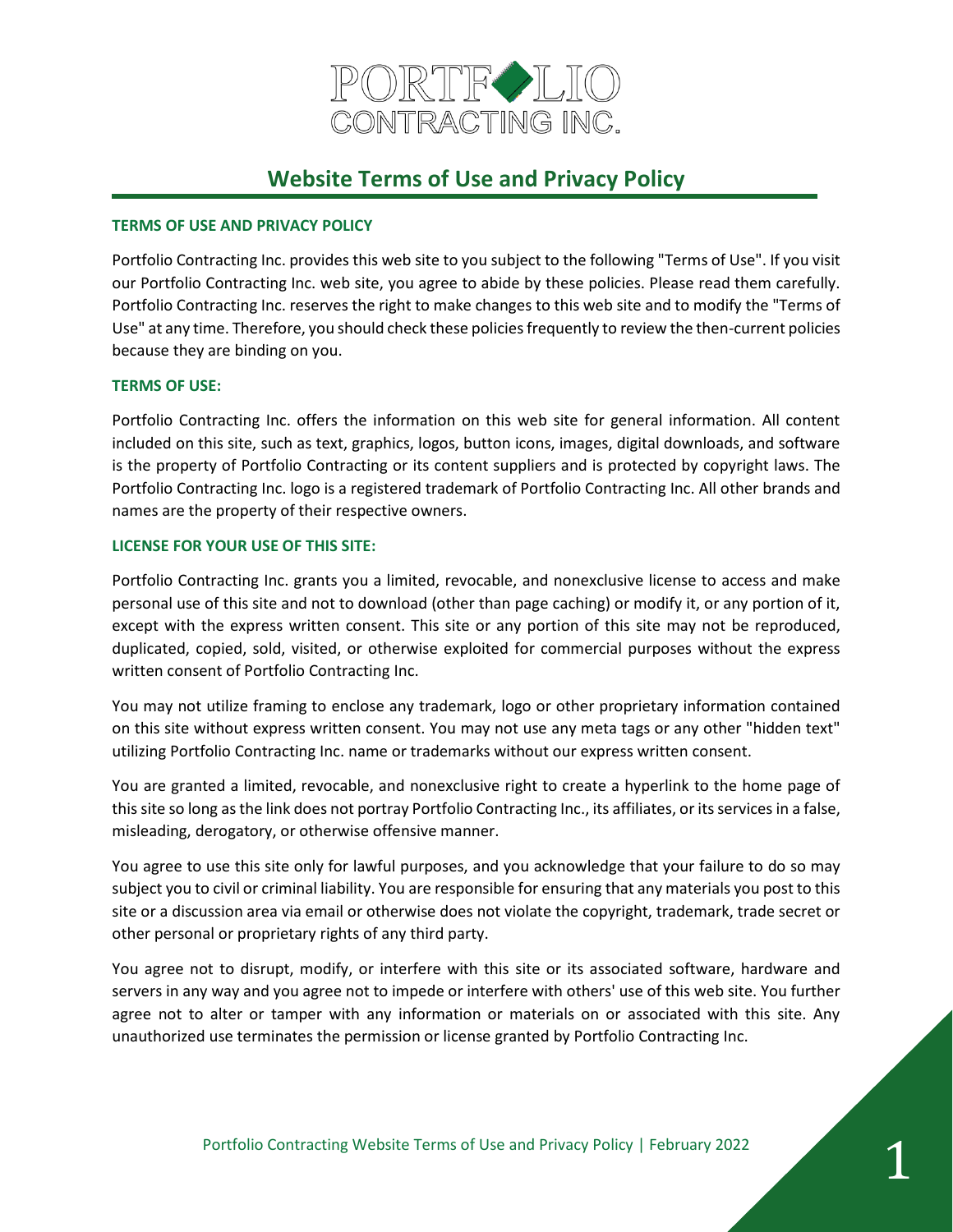

# **Website Terms of Use and Privacy Policy**

#### **USE OF E-MAIL CONTENT:**

Transmittal of emails to this web site may not be private. You grant Portfolio Contracting Inc. and its designees the unrestricted right to use, reproduce, modify, translate, transmit and distribute any information or material you supply or communicate to the web site via such postings in any medium now in existence or hereafter developed for any purpose.

#### **WEB SITE LINKS:**

This web site may provide links or references to other sites. Portfolio Contracting Inc. can not be held responsible for information, products or services obtained on such other sites and will not be liable for any damages arising from access to such sites. Any links to other sites are provided merely as a convenience to the visitors of this web site and any inclusion of such links in this web site does not imply an endorsement or warranty of the linked sites or their content, products, or services. Visitors are cautioned that linked sites are governed by their own use and privacy policies, so visitors linking to such sites should make sure to visit the appropriate pages of those sites to determine what policies will apply.

#### **DISCLAIMER OF WARRANTIES AND LIMITATION OF LIABILITY:**

Portfolio Contracting Inc. makes no representations or warranties about the suitability of these materials for any purpose.

YOU ACKNOWLEDGE THAT YOU ARE USING THIS WEB SITE AT YOUR OWN RISK. THIS SITE IS PROVIDED BY PORTFOLIO CONTRACTING INC. ON AN "AS IS" AND "AS AVAILABLE" BASIS, AND WITHOUT WARRANTY OF ANY KIND, EITHER EXPRESS OR IMPLIED, INCLUDING, BUT NOT LIMITED TO, THE IMPLIED WARRANTIES OF MERCHANTABILITY, FITNESS FOR A PARTICULAR PURPOSE OR NON-INFRINGEMENT. PORTFOLIO CONTRACTING INC. DOES NOT WARRANT THE ACCURACY OR COMPLETENESS OF THE INFORMATION, TEXT, GRAPHICS, EMAIL RESPONSES, LINKS AND OTHER ITEMS CONTAINED ON THIS WEB SITE OR ON ANY OTHER SERVER. PORTFOLIO CONTRACTING INC. DOES NOT WARRANT THAT THIS SITE, ITS SERVERS, OR EMAIL SENT FROM PORTFOLIO CONTRACTING INC. ARE FREE FROM VIRUSES OR OTHER HARMFUL COMPONENTS. PORTFOLIO CONTRACTING INC. SHALL NOT BE LIABLE FOR DAMAGES OF ANY KIND ARISING FROM THE USE OF THIS SITE, INCLUDING, BUT NOT LIMITED TO, ANY DIRECT, INDIRECT, SPECIAL, INCIDENTAL, PUNITIVE OR CONSEQUENTIAL DAMAGES. THE INFORMATION CONTAINED ON THIS WEB SITE AND IN ANY EMAIL RESPONSES FROM PORTFOLIO CONTRACTING INC. TO YOU ARE INTENDED TO BE FOR GENERAL INFORMATION PURPOSES ONLY, ARE NOT CONFIDENTIAL.

#### **GENERAL:**

Portfolio Contracting Inc. may make changes to the information contained on this web site or the products and services described on this web site at any time. We therefore make no commitment and undertake no obligation to update the information contained herein. Portfolio Contracting Inc. reserves the right to make changes to our Terms of Use and Privacy Statement at any time, without notice. If any of these